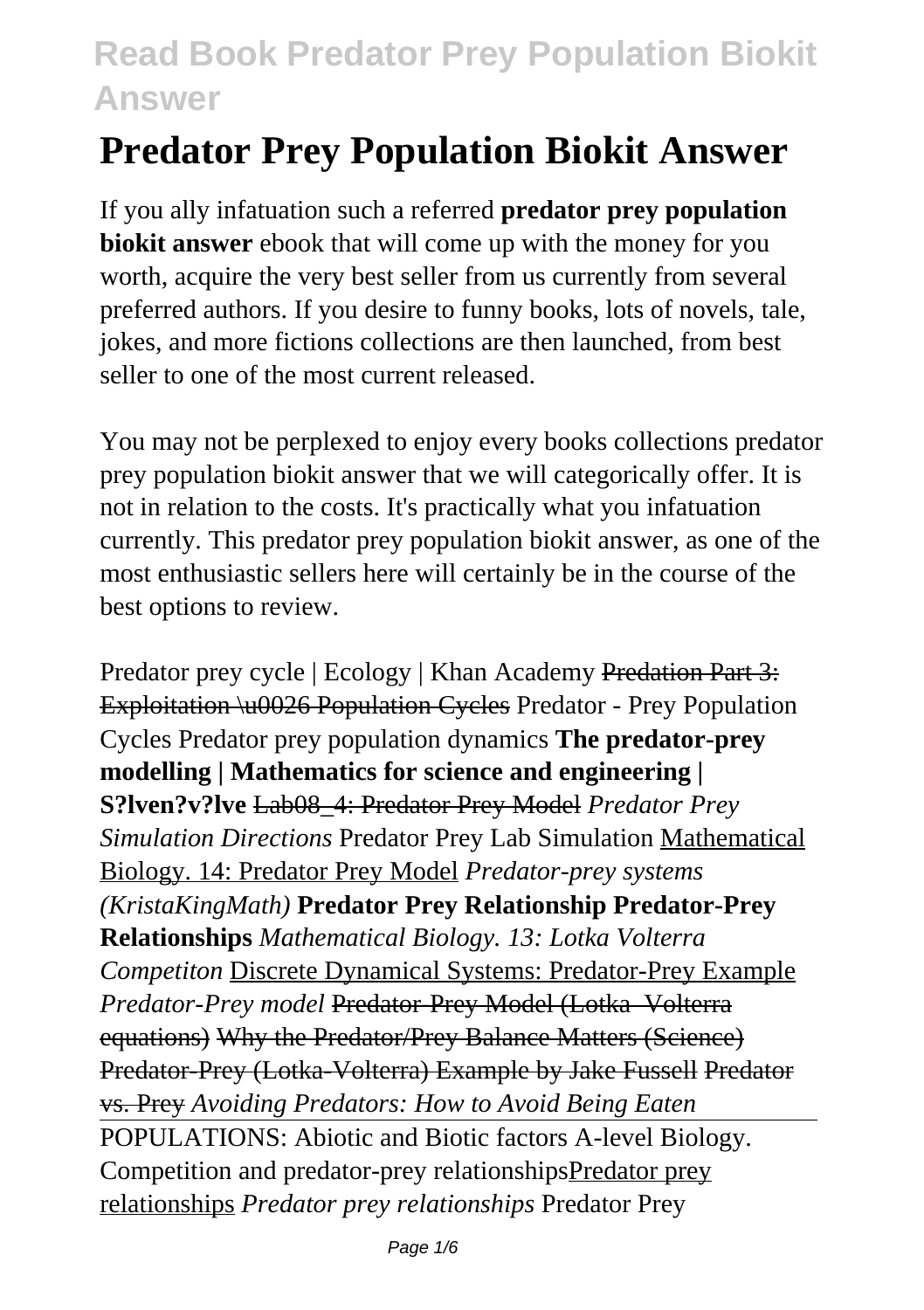Relationship Examples and Their Role in the Ecosystem Dynamics of Predator-Prey: Video Lecture by Dr. Jitendra Kumar *Predator Prey Relationships 6.4 Predator-Prey Model (Part1) Predator-Prey Model (simple)* Predator Prey Population Biokit Answer Population Dynamics: Predator/Prey Teacher Version In this lab students will simulate the population dynamics in the lives of bunnies and wolves. They will discover how both predator and prey interact with each other and affect the number of individuals in a given region. If there are no predators and the food source is

Population Dynamics: Predator/Prey - Stanford University Predator Prey Population Biokit Answer Read Free Predator Prey Population Biokit Answer challenging the brain to think enlarged and faster can be undergone by some ways. Experiencing, listening to the new experience, adventuring, studying, training, and more practical actions may back up you to improve. Predator Prey Population

Predator Prey Population Biokit Answer | liceolefilandiere Predator-Prey Interactions Predation is a density-dependent limiting factor—it is affected by the number of individuals in a given area. For example, the population of a predator can be limited by the amount of prey available. The opposite is true as well. The population of a prey species can be affected by changes in its predator population.

Inquiry Lab Data Analysis Predator-Prey Interactions Predator Prey Population Biokit Answer Author: chimerayanartas.com-2020-12-01T00:00:00+00:01 Subject: Predator Prey Population Biokit Answer Keywords: predator, prey, population, biokit, answer Created Date: 12/1/2020 5:26:12 AM

Predator Prey Population Biokit Answer Predator-Prey Population Cycles - Saylor Academy Population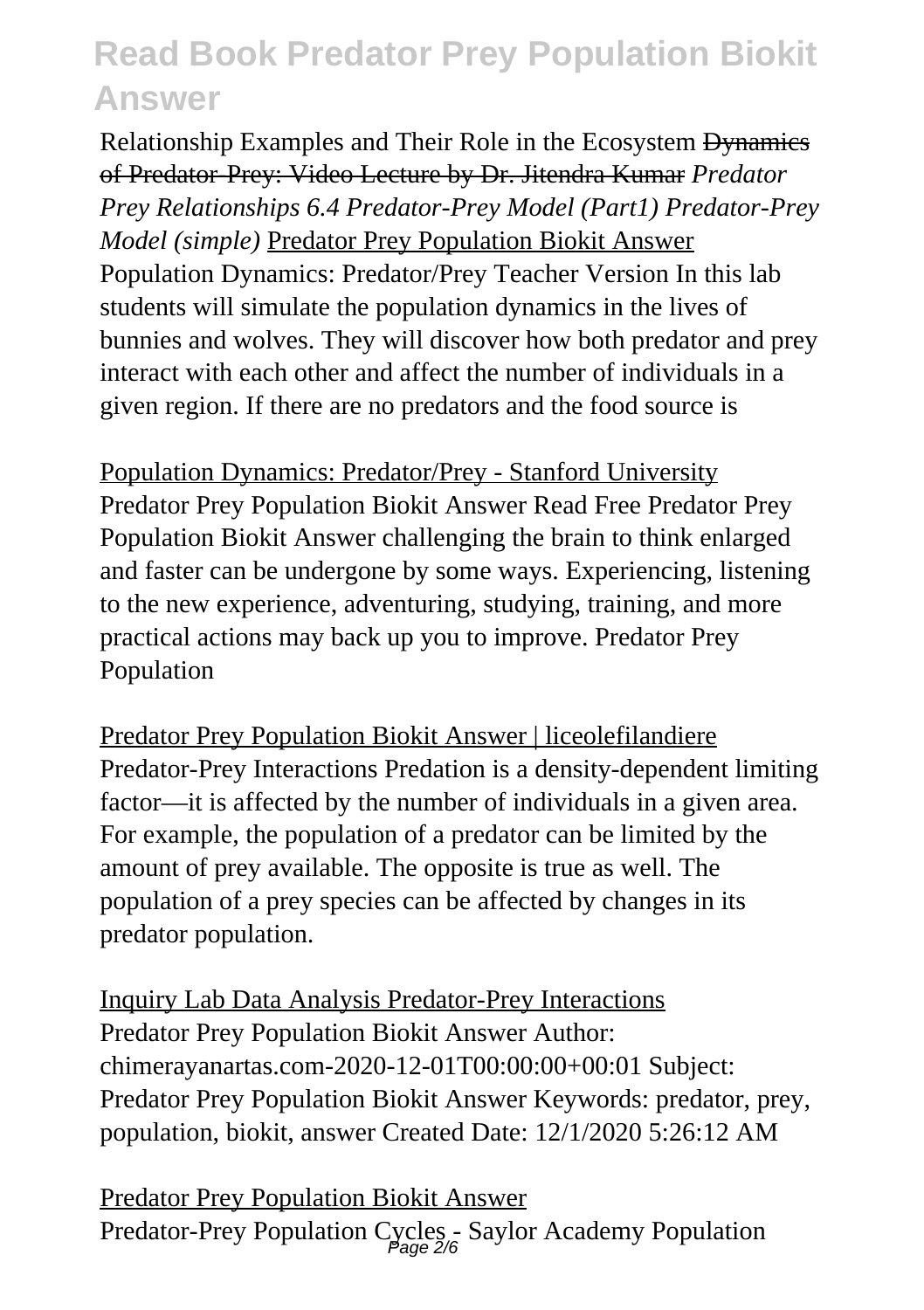Cycles Predation may be an important cause of density-dependent mortality for some prey. Boom-and-bust cycles: Prey populations rapidly increase. This is followed by an increase in the predator population: As predators eat the prey, their population goes down because there is less

predator prey population biokit answer PDF Book Download Scientists studying population dynamics, or changes in populations over time, have noticed that predator prey relationships greatly affect the populations of each species, and that because of the predator prey relationship, these population fluctuations are linked. Predator Prey Relationship and Population Dynamics

Predator Prey Relationship: Definition & Examples ... Question: Table 11-2 Generations 02a 50 60 Total Prey Prey Initial Surviving Predators Predator Analysis: Lab 11 Which Population Increased First? Use What You Know About Food Chains And Food Webs To Explain Your Answer. 1. 2. What Factors Determine The Size Of The Weasel Population: List At Least 5.

Solved: Table 11-2 Generations 02a 50 60 Total Prey Prey I ... Predator Prey Population Biokit Answer Read Free Predator Prey Population Biokit Answer challenging the brain to think enlarged and faster can be undergone by some ways. Experiencing, listening to the new experience, adventuring, studying, training, and more practical actions may back up you to improve. Predator Prey Population Biokit Answer Question: Table 11-2

#### Predator Prey Population Biokit Answer

Prey: Prey population will grow exponentially (positive part of the equation) until a predator slows the growth rate (the second part is the ones that get eaten) Predator: the first term considers how nutritious the prey items are (how many it takes to make a new predator) and then you minus predator deaths with the second term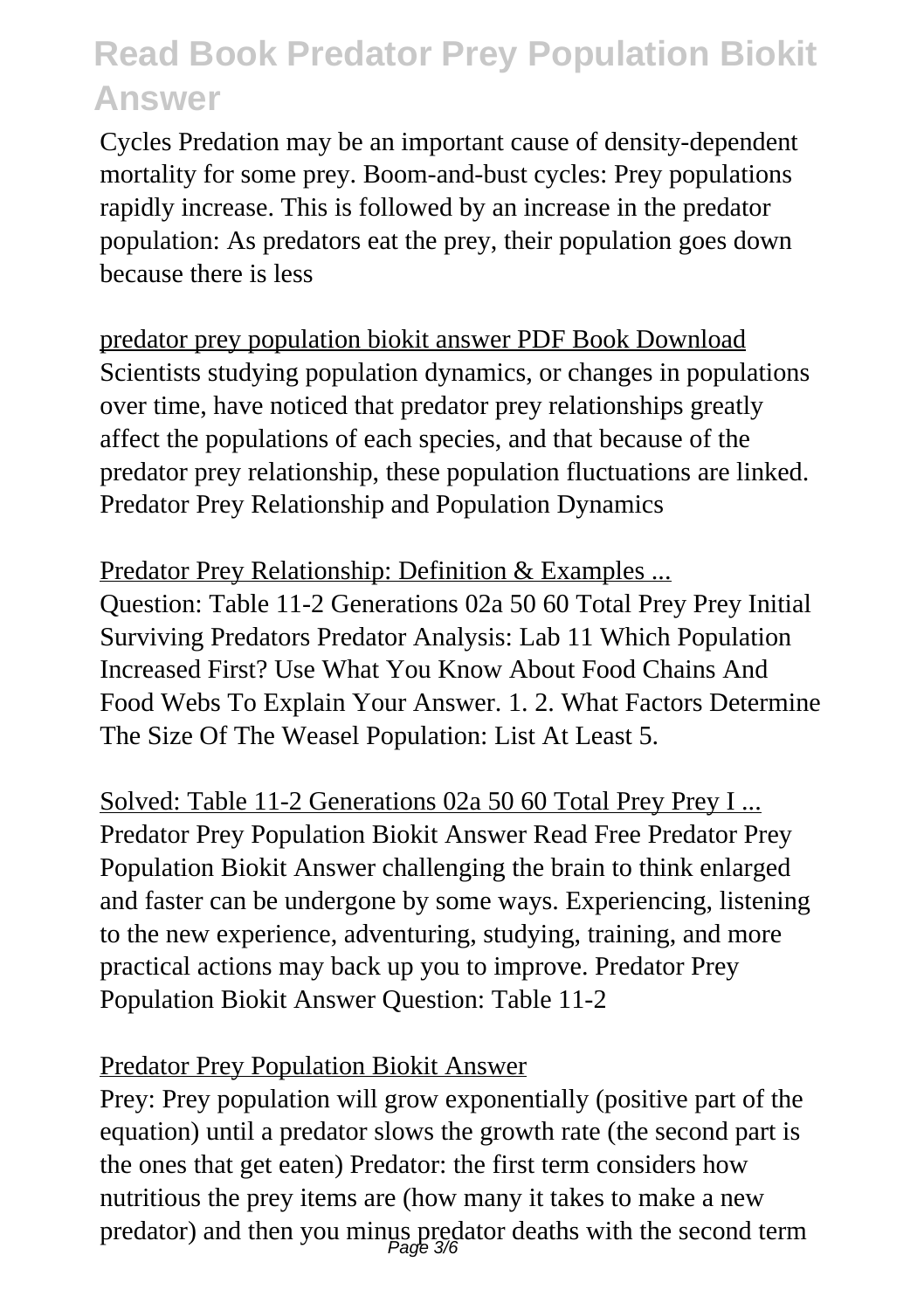#### Predator-Prey Relationships Flashcards | Quizlet

Download Free Predator Prey Population Biokit Answer Learn more about using the public library to get free Kindle books if you'd like more information on how the process works. 2014 corvette order guide , answer for commanders safety course edtion 100 , mazda 626 engine specs , nokia 1100 user

#### Predator Prey Population Biokit Answer

Predation is an example of a biotic factor that influences the size of a population (see the figure to the right). Predation is an interaction between spe- cies in which one species (the predator) uses another species as food (the prey). Predation often leads to an increase in the population size of the predator and a decrease in the population size of the prey.

Lab 10. Predator-Prey Population Size Relationships: Which ... Simply put, the predator population tends to increase, too. Eventually, there is a scarcity of prey, and then the predator population drops because many of them starve. Then the prey population...

What happens to predator population when the prey ... 25. Base your answer(s) to the following question(s) on the diagram of a food web and on your knowledge of biology. State one example of a predator-prey relationship found in the food web. Indicate which organism is the predator and which is the prey. page 8 8.L.3.2 Practice Questions

#### 8.L.3.2 Practice Questions

The Lotka–Volterra equations, also known as the predator–prey equations, are a pair of first-order nonlinear differential equations, frequently used to describe the dynamics of biological systems in which two species interact, one as a predator and the other as prey.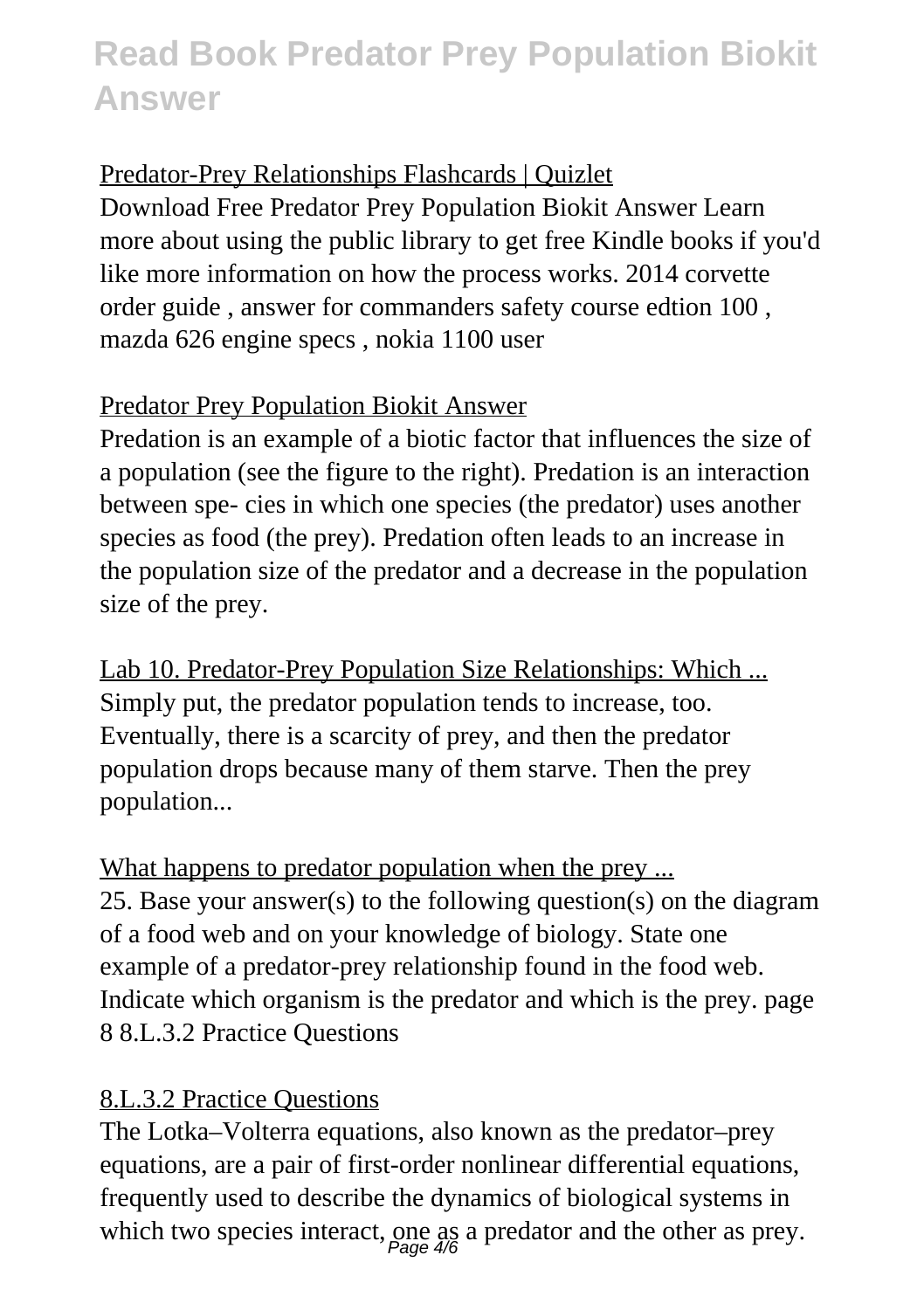The populations change through time according to the pair of equations:

#### Lotka–Volterra equations - Wikipedia

View Lab Report - 580205 Predator-Prey-Owl-Pellet\_Q[710] from BIO 381 at Davidson College. Pre-lab Questions 1. Explain the difference between a trophic pyramid and a food web. A trophic pyramid

580205 Predator-Prey-Owl-Pellet Q[710] - Pre-lab Questions ... Year Wolf Population Deer Population Deer Population Change 1971 10 2,000 +300 1972 12 2,300 +200 1973 16 2,500 -140 1974 22 2,360 -116 1975 28 2,224 -150 1976 24 2,094 +298 1977 21 1,968 +340 1978 18 1,916 +430 1979 19 1,952 +412 1980 19 1,972 +422 1. Graph the deer and wolf populations on the graph below.

#### Deer: Predation or Starvation Key

Predator and prey populations respond dynamically to one another. When the numbers of a prey such as rabbits explode, the abundance at this level of the food chain supports higher numbers of predator populations such as foxes. If the rabbit population is over-exploited or drops due to disease or some other calamity, the predator population will ...

#### Predator–Prey Relationships | Encyclopedia.com

3.Most biology textbooks describe that predators and prey exist in a balance. This "balance of nature" hypothesis has been criticized by some scientists because it suggests a relationship between predators and prey that is good and necessary. Opponents of this hypothesis propose the following questions:

#### Deer: Predation or Starvation

7.Base your answer to the following question on the graphs below and on your knowledge of biology. The graphs show the relative Page 5/6